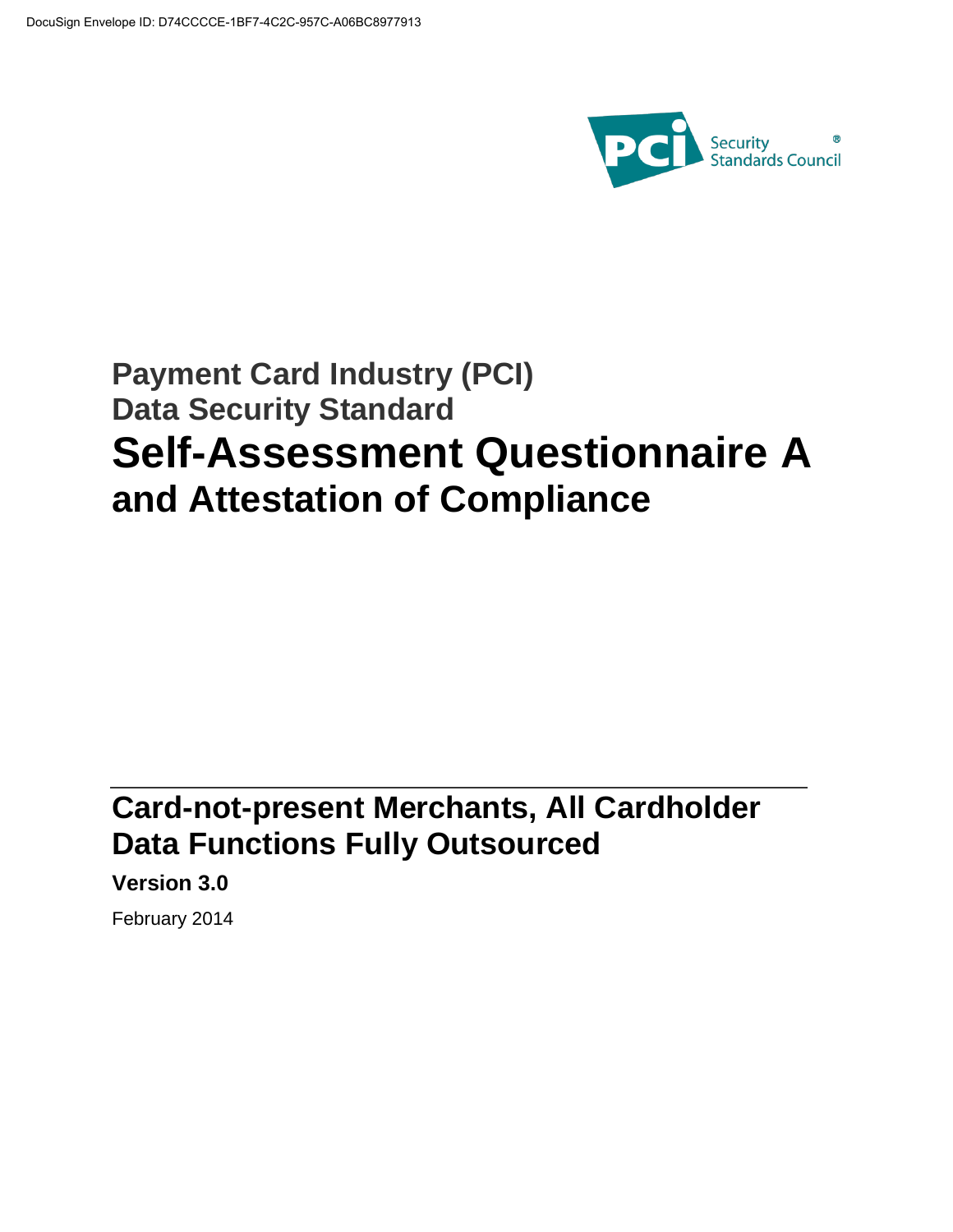

# **Document Changes**

| <b>Date</b>   | <b>Version</b> | <b>Description</b>                                                                                                     |
|---------------|----------------|------------------------------------------------------------------------------------------------------------------------|
| October 2008  | 1.2            | To align content with new PCI DSS v1.2 and to implement minor<br>changes noted since original v1.1.                    |
| October 2010  | 2.0            | To align content with new PCI DSS v2.0 requirements and testing<br>procedures.                                         |
| February 2014 | 3.0            | To align content with PCI DSS v3.0 requirements and testing<br>procedures and incorporate additional response options. |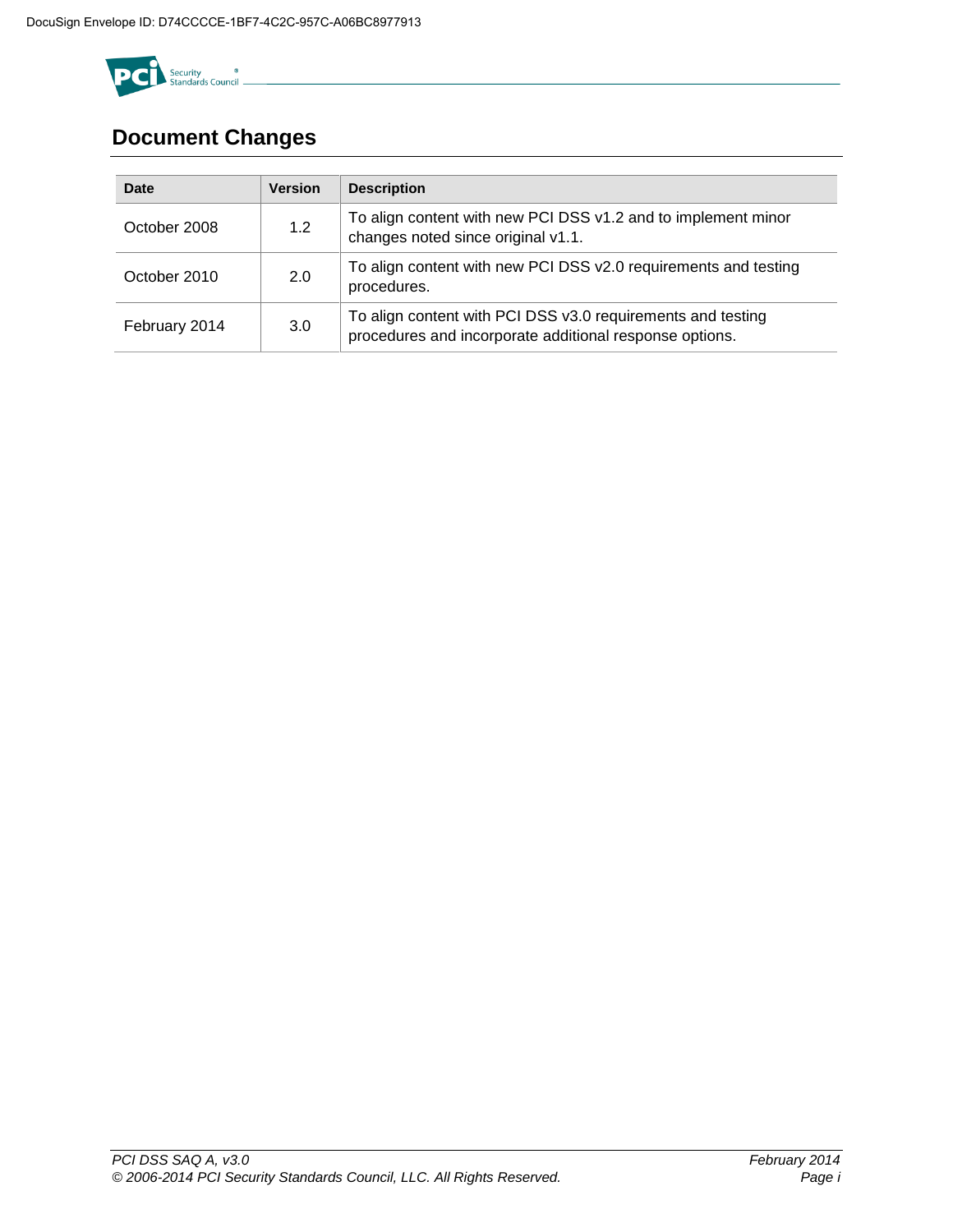

# **Table of Contents**

| Legal Exception <b>construent contract and all algorithms</b> of the contract of the contract of the contract of the c |
|------------------------------------------------------------------------------------------------------------------------|
|                                                                                                                        |
|                                                                                                                        |
|                                                                                                                        |
|                                                                                                                        |
| Requirement 12: Maintain a policy that addresses information security for all personnel 6                              |
| Appendix A: Additional PCI DSS Requirements for Shared Hosting Providers 8                                             |
|                                                                                                                        |
|                                                                                                                        |
|                                                                                                                        |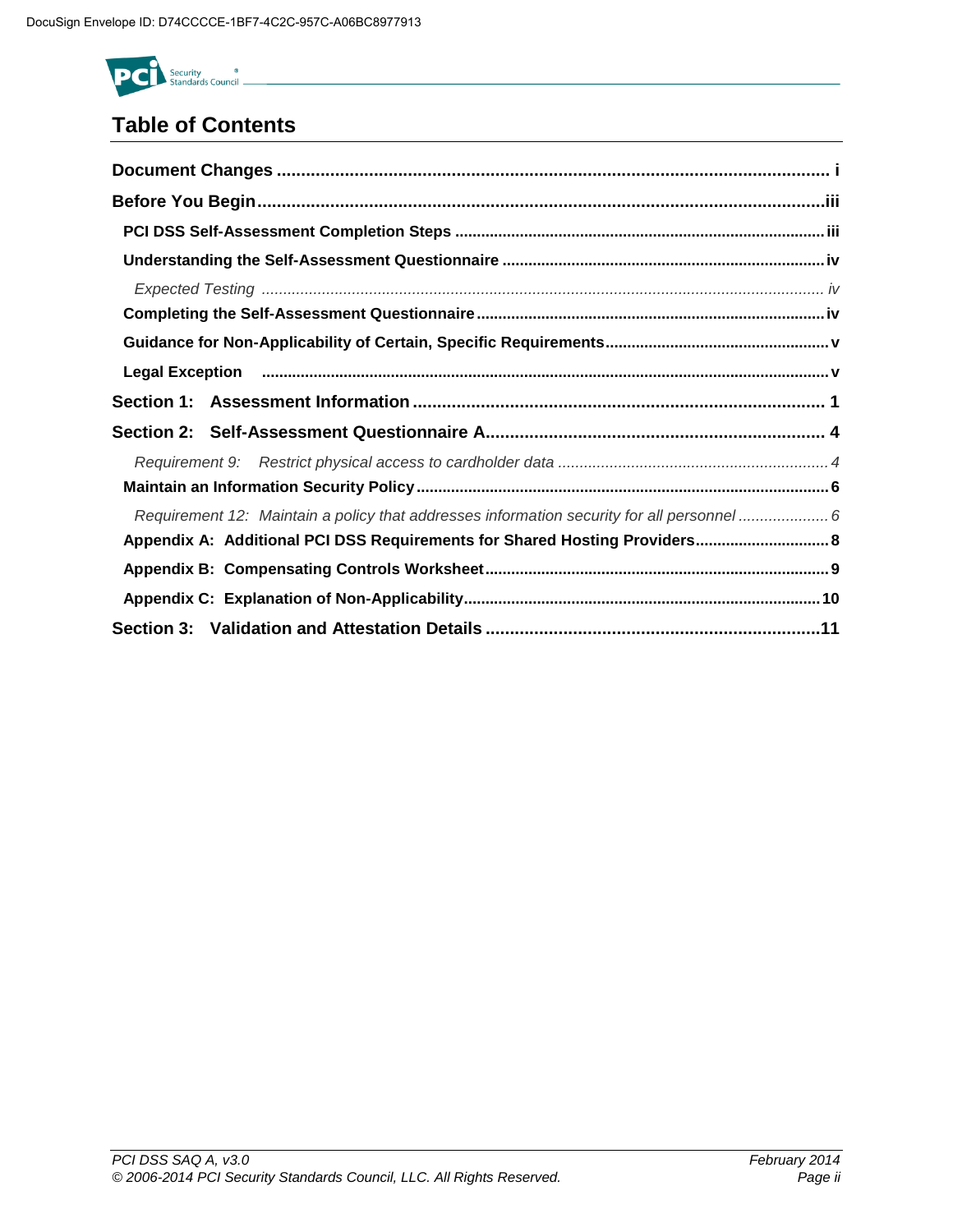

# **Before You Begin**

SAQ A has been developed to address requirements applicable to merchants whose cardholder data functions are completely outsourced to validated third parties, where the merchant retains only paper reports or receipts with cardholder data.

SAQ A merchants may be either e-commerce or mail/telephone-order merchants (card-not-present), and do not store, process, or transmit any cardholder data in electronic format on their systems or premises.

SAQ A merchants confirm that, for this payment channel:

- Your company accepts only card-not-present (e-commerce or mail/telephone-order) transactions;
- All payment acceptance and processing are entirely outsourced to PCI DSS validated third-party service providers;
- Your company has no direct control of the manner in which cardholder data is captured, processed, transmitted, or stored;
- Your company does not electronically store, process, or transmit any cardholder data on your systems or premises, but relies entirely on a third party(s) to handle all these functions;
- Your company has confirmed that all third party(s) handling acceptance, storage, processing, and/or transmission of cardholder data are PCI DSS compliant; **and**
- Your company retains only paper reports or receipts with cardholder data, and these documents are not received electronically.

*Additionally, for e-commerce channels:* 

 The entirety of all payment pages delivered to the consumer's browser originates directly from a third-party PCI DSS validated service provider(s).

#### *This SAQ is not applicable to face-to-face channels.*

This shortened version of the SAQ includes questions that apply to a specific type of small merchant environment, as defined in the above eligibility criteria. If there are PCI DSS requirements applicable to your environment that are not covered in this SAQ, it may be an indication that this SAQ is not suitable for your environment. Additionally, you must still comply with all applicable PCI DSS requirements in order to be PCI DSS compliant.

#### **PCI DSS Self-Assessment Completion Steps**

- 1. Identify the applicable SAQ for your environment refer to the *Self-Assessment Questionnaire Instructions and Guidelines* document on PCI SSC website for information.
- 2. Confirm that your environment is properly scoped and meets the eligibility criteria for the SAQ you are using (as defined in Part 2g of the Attestation of Compliance).
- 3. Assess your environment for compliance with applicable PCI DSS requirements.
- 4. Complete all sections of this document:
	- Section 1 (Part 1 & 2 of the AOC) Assessment Information and Executive Summary.
	- Section 2 PCI DSS Self-Assessment Questionnaire (SAQ A)
	- Section 3 (Parts 3 & 4 of the AOC) Validation and Attestation Details and Action Plan for Non-Compliant Requirements (if applicable)
- 5. Submit the SAQ and Attestation of Compliance, along with any other requested documentation such as ASV scan reports—to your acquirer, payment brand or other requester.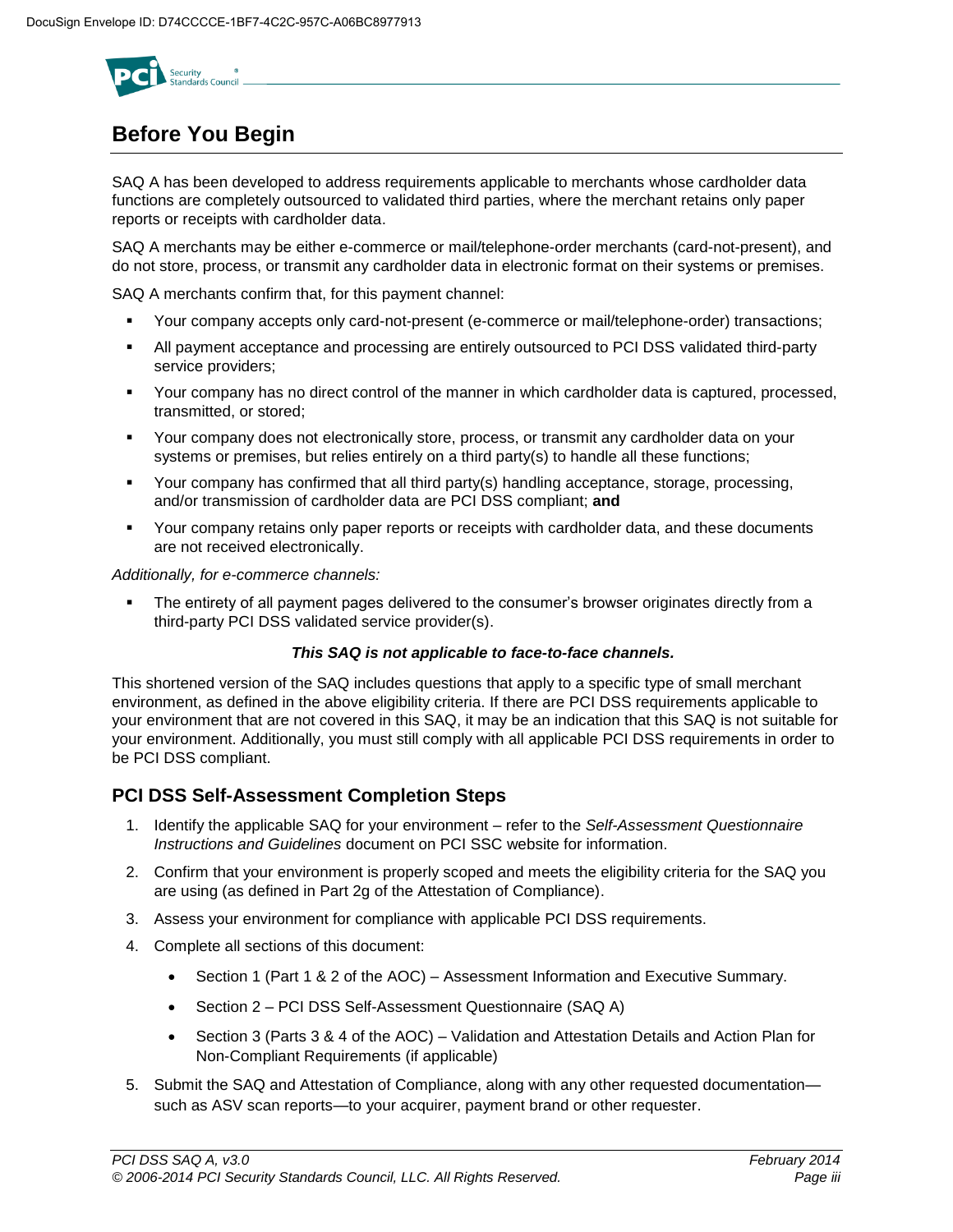

### **Understanding the Self-Assessment Questionnaire**

The questions contained in the "PCI DSS Question" column in this self-assessment questionnaire are based on the requirements in the PCI DSS.

Additional resources that provide guidance on PCI DSS requirements and how to complete the selfassessment questionnaire have been provided to assist with the assessment process. An overview of some of these resources is provided below:

| <b>Document</b>                                                      | Includes:                                                                                                    |
|----------------------------------------------------------------------|--------------------------------------------------------------------------------------------------------------|
| <b>PCI DSS</b>                                                       | Guidance on Scoping<br>٠                                                                                     |
| (PCI Data Security Standard                                          | Guidance on the intent of all PCI DSS Requirements<br>$\bullet$                                              |
| <b>Requirements and Security Assessment</b>                          | Details of testing procedures<br>$\bullet$                                                                   |
| Procedures)                                                          | <b>Guidance on Compensating Controls</b><br>٠                                                                |
| <b>SAQ Instructions and Guidelines</b>                               | Information about all SAQs and their eligibility criteria<br>$\bullet$                                       |
| documents                                                            | How to determine which SAQ is right for your<br>$\bullet$<br>organization                                    |
| PCI DSS and PA-DSS Glossary of<br>Terms, Abbreviations, and Acronyms | Descriptions and definitions of terms used in the PCI<br>$\bullet$<br>DSS and self-assessment questionnaires |

These and other resources can be found on the PCI SSC website *[\(www.pcisecuritystandards.org\)](http://www.pcisecuritystandards.org/)*. Organizations are encouraged to review the PCI DSS and other supporting documents before beginning an assessment.

### *Expected Testing*

The instructions provided in the "Expected Testing" column are based on the testing procedures in the PCI DSS, and provide a high-level description of the types of testing activities that should be performed in order to verify that a requirement has been met. Full details of testing procedures for each requirement can be found in the PCI DSS.

### **Completing the Self-Assessment Questionnaire**

For each question, there is a choice of responses to indicate your company's status regarding that requirement. *Only one response should be selected for each question.*

| <b>Response</b>                      | When to use this response:                                                                                                   |
|--------------------------------------|------------------------------------------------------------------------------------------------------------------------------|
| Yes                                  | The expected testing has been performed, and all elements of the<br>requirement have been met as stated.                     |
| <b>Yes with CCW</b><br>(Compensating | The expected testing has been performed, and the requirement has<br>been met with the assistance of a compensating control.  |
| Control Worksheet)                   | All responses in this column require completion of a Compensating<br>Control Worksheet (CCW) in Appendix B of the SAQ.       |
|                                      | Information on the use of compensating controls and guidance on how<br>to complete the worksheet is provided in the PCI DSS. |

A description of the meaning for each response is provided in the table below: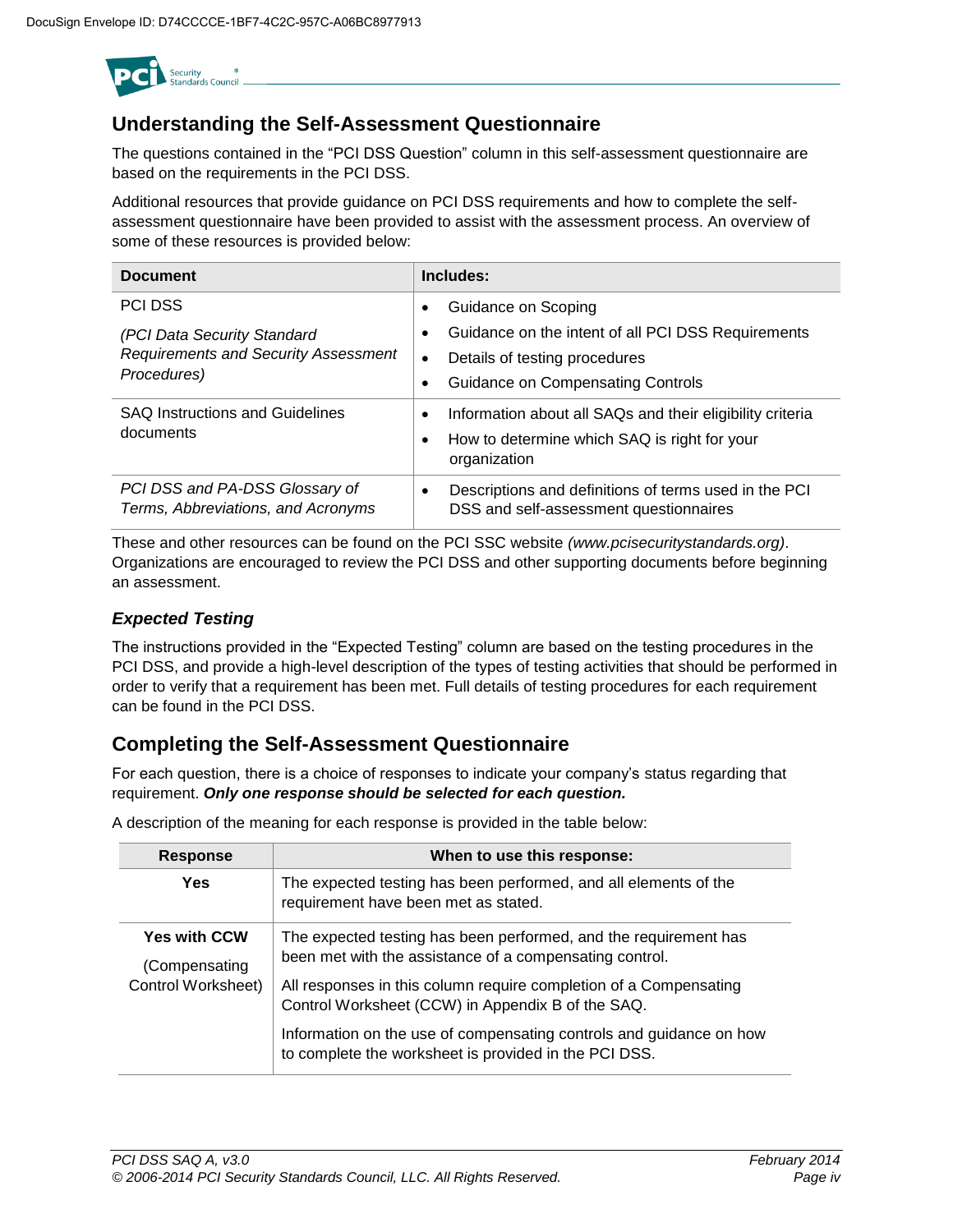

| <b>Response</b>         | When to use this response:                                                                                                                                                            |
|-------------------------|---------------------------------------------------------------------------------------------------------------------------------------------------------------------------------------|
| <b>No</b>               | Some or all elements of the requirement have not been met, or are in<br>the process of being implemented, or require further testing before it will<br>be known if they are in place. |
| N/A<br>(Not Applicable) | The requirement does not apply to the organization's environment. (See<br>Guidance for Non-Applicability of Certain, Specific Requirements below<br>for examples.)                    |
|                         | All responses in this column require a supporting explanation in<br>Appendix C of the SAQ.                                                                                            |

## **Guidance for Non-Applicability of Certain, Specific Requirements**

If any requirements are deemed not applicable to your environment, select the "N/A" option for that specific requirement, and complete the "Explanation of Non-Applicability" worksheet in Appendix C for each "N/A" entry.

### **Legal Exception**

If your organization is subject to a legal restriction that prevents the organization from meeting a PCI DSS requirement, check the "No" column for that requirement and complete the relevant attestation in Part 3.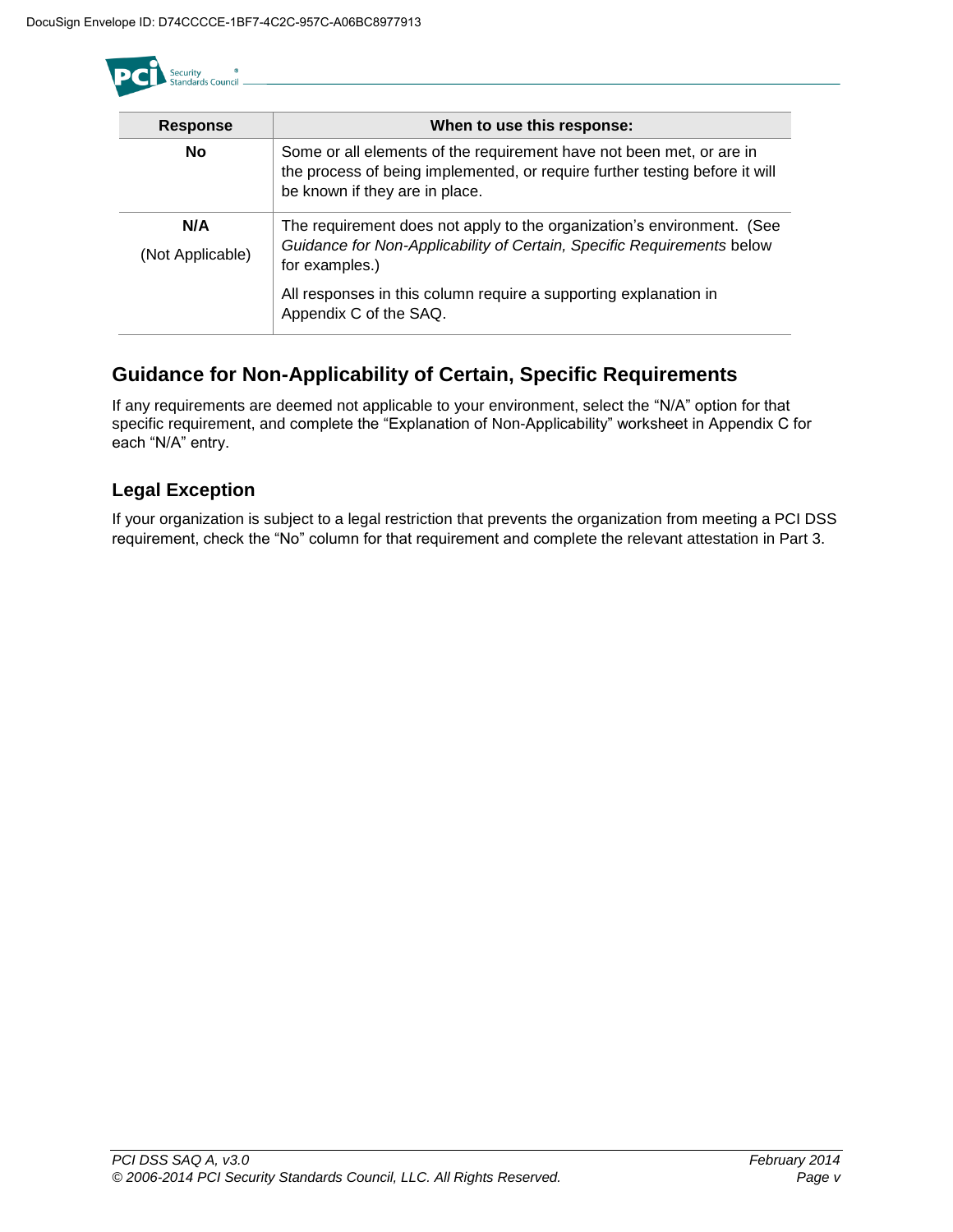

# **Section 1: Assessment Information**

#### *Instructions for Submission*

This document must be completed as a declaration of the results of the merchant's self-assessment with the *Payment Card Industry Data Security Standard Requirements and Security Assessment Procedures (PCI DSS).* Complete all sections: The merchant is responsible for ensuring that each section is completed by the relevant parties, as applicable. Contact acquirer (merchant bank) or the payment brands to determine reporting and submission procedures.

| Part 1. Merchant and Qualified Security Assessor Information |                            |          |                             |                                  |      |       |  |
|--------------------------------------------------------------|----------------------------|----------|-----------------------------|----------------------------------|------|-------|--|
| Part 1a. Merchant Organization Information                   |                            |          |                             |                                  |      |       |  |
| Company Name:                                                | Language $ O, Inc $        |          | DBA (doing<br>business as): | N/A                              |      |       |  |
| <b>Contact Name:</b>                                         | <b>Heather Shoemaker</b>   |          | Title:                      | <b>CEO</b>                       |      |       |  |
| ISA Name(s) (if applicable):                                 | N/A                        |          | Title:                      | N/A                              |      |       |  |
| Telephone:                                                   | +1 (307) 421-0466          |          | E-mail:                     | heather.shoemaker@languageio.com |      |       |  |
| <b>Business Address:</b>                                     | 109 E. 17th St. Suite 5832 |          | City:                       | Cheyenne                         |      |       |  |
| State/Province:                                              | WY                         | Country: |                             |                                  | Zip: | 82001 |  |
| URL:                                                         | www.languageio.com         |          |                             |                                  |      |       |  |

| Part 1b. Qualified Security Assessor Company Information (if applicable) |     |          |         |  |      |  |
|--------------------------------------------------------------------------|-----|----------|---------|--|------|--|
| Company Name:                                                            | N/A |          |         |  |      |  |
| Lead QSA Contact Name:                                                   |     |          | Title:  |  |      |  |
| Telephone:                                                               |     |          | E-mail: |  |      |  |
| <b>Business Address:</b>                                                 |     |          | City:   |  |      |  |
| State/Province:                                                          |     | Country: |         |  | Zip: |  |
| URL:                                                                     |     |          |         |  |      |  |

| <b>Part 2. Executive Summary</b>                            |                   |                                                 |  |  |  |
|-------------------------------------------------------------|-------------------|-------------------------------------------------|--|--|--|
| Part 2a. Type of Merchant Business (check all that apply)   |                   |                                                 |  |  |  |
| Retailer                                                    | Telecommunication | $\Box$ Grocery and Supermarkets                 |  |  |  |
| Petroleum                                                   | E-Commerce        | Mail order/telephone order (MOTO)               |  |  |  |
| $\Box$ Others (please specify):                             |                   |                                                 |  |  |  |
| What types of payment channels does your business<br>serve? |                   | Which payment channels are covered by this SAQ? |  |  |  |
| Mail order/telephone order (MOTO)                           |                   | Mail order/telephone order (MOTO)               |  |  |  |
| <b>■ E-Commerce</b>                                         |                   | <b>■ E-Commerce</b>                             |  |  |  |
| Card-present (face-to-face)                                 |                   | □ Card-present (face-to-face)                   |  |  |  |

*Note: If your organization has a payment channel or process that is not covered by this SAQ, consult your acquirer or payment brand about validation for the other channels.*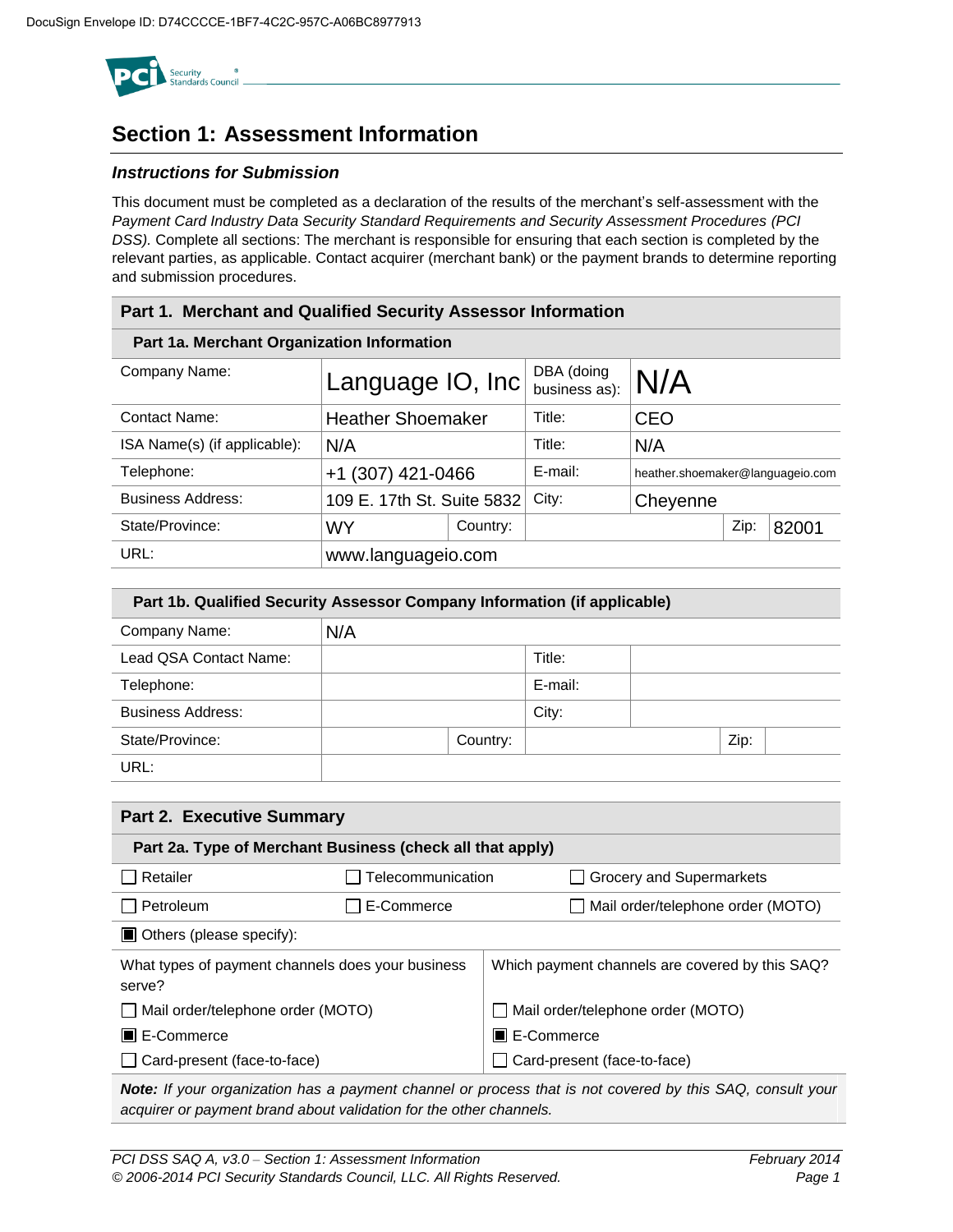

#### **Part 2b. Description of Payment Card Business**

| How and in what capacity does your business     |                                                         |
|-------------------------------------------------|---------------------------------------------------------|
| store, process and/or transmit cardholder data? | Language IO leverages transparent iframes via Chargify. |

#### **Part 2c. Locations**

List types of facilities and a summary of locations included in the PCI DSS review (for example, retail outlets, corporate offices, data centers, call centers, etc.)

| Type of facility              | Location(s) of facility (city, country) |
|-------------------------------|-----------------------------------------|
| Cheyenne, WY Corporate Office | Cheyenne, WY                            |
|                               |                                         |
|                               |                                         |
|                               |                                         |
|                               |                                         |
|                               |                                         |
|                               |                                         |

#### **Part 2d. Payment Application**

Does the organization use one or more Payment Applications?  $\blacksquare$  Yes  $\Box$  No

Provide the following information regarding the Payment Applications your organization uses:

| <b>Payment Application</b><br><b>Name</b> | <b>Version</b><br><b>Number</b> | <b>Application</b><br><b>Vendor</b> | Is application<br><b>PA-DSS Listed?</b> | <b>PA-DSS Listing Expiry</b><br>date (if applicable) |
|-------------------------------------------|---------------------------------|-------------------------------------|-----------------------------------------|------------------------------------------------------|
| Chargify                                  |                                 | Chargify                            | $\blacksquare$ No<br>l Yes I            |                                                      |
|                                           |                                 |                                     | $\Box$ Yes $\Box$ No                    |                                                      |
|                                           |                                 |                                     | l IYes<br>l INo                         |                                                      |

| Part 2e. Description of Environment                                                                                                                                                                                                                         |                                                                                                      |       |
|-------------------------------------------------------------------------------------------------------------------------------------------------------------------------------------------------------------------------------------------------------------|------------------------------------------------------------------------------------------------------|-------|
| Provide a <i>high-level</i> description of the environment covered by<br>this assessment.                                                                                                                                                                   | Transmittal of data to the<br>payment processor (Chargify) via<br>transparent iframes (Chargify.js). |       |
| For example:<br>• Connections into and out of the cardholder data environment<br>(CDE).<br>• Critical system components within the CDE, such as POS<br>devices, databases, web servers, etc., and any other<br>necessary payment components, as applicable. |                                                                                                      |       |
| Does your business use network segmentation to affect the scope of your PCI DSS<br>environment?                                                                                                                                                             |                                                                                                      | ∎ Yes |
| (Refer to "Network Segmentation" section of PCI DSS for guidance on network segmentation)                                                                                                                                                                   |                                                                                                      | □ No  |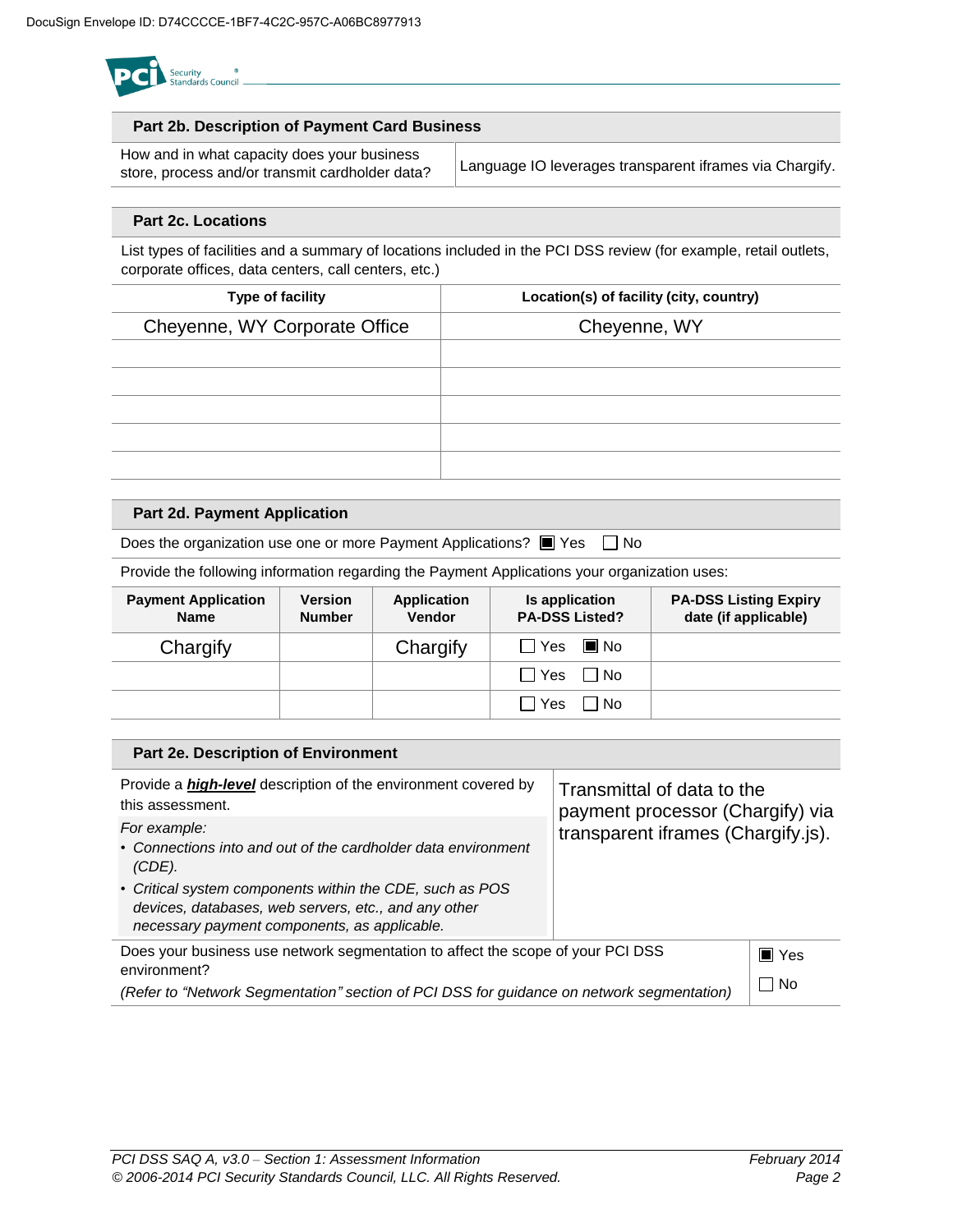

#### **Part 2f. Third-Party Service Providers**

Does your company share cardholder data with any third-party service providers (for example, gateways, payment processors, payment service providers (PSP), web-hosting companies, airline booking agents, loyalty program agents, etc.)?

■ Yes No

#### *If Yes:*

| Name of service provider: | Description of services provided:             |  |  |
|---------------------------|-----------------------------------------------|--|--|
| Chargify                  | Secure Payment Gateway via transparent iframe |  |  |
|                           |                                               |  |  |
|                           |                                               |  |  |
|                           |                                               |  |  |
|                           |                                               |  |  |
|                           |                                               |  |  |

*Note: Requirement 12.8 applies to all entities in this list.*

#### **Part 2g. Eligibility to Complete SAQ A**

Merchant certifies eligibility to complete this shortened version of the Self-Assessment Questionnaire because, for this payment channel:

| $\vert x \vert$ | Merchant accepts only card-not-present (e-commerce or mail/telephone-order) transactions);                                                                                                        |
|-----------------|---------------------------------------------------------------------------------------------------------------------------------------------------------------------------------------------------|
| $\mathbf{x}$    | All payment acceptance and processing are entirely outsourced to PCI DSS validated third-party<br>service providers;                                                                              |
| $\vert x \vert$ | Merchant has no direct control of the manner in which cardholder data is captured, processed,<br>transmitted, or stored;                                                                          |
| $\mathbf{x}$    | Merchant does not electronically store, process, or transmit any cardholder data on merchant systems<br>or premises, but relies entirely on a third party(s) to handle all these functions;       |
| $\sqrt{x}$      | Merchant has confirmed that all third party(s) handling acceptance, storage, processing, and/or<br>transmission of cardholder data are PCI DSS compliant; and                                     |
|                 | Merchant retains only paper reports or receipts with cardholder data, and these documents are not<br>received electronically.                                                                     |
| $\mathbf{x}$    | Additionally, for e-commerce channels:<br>The entirety of all payment pages delivered to the consumer's browser originates directly from a third-<br>party PCI DSS validated service provider(s). |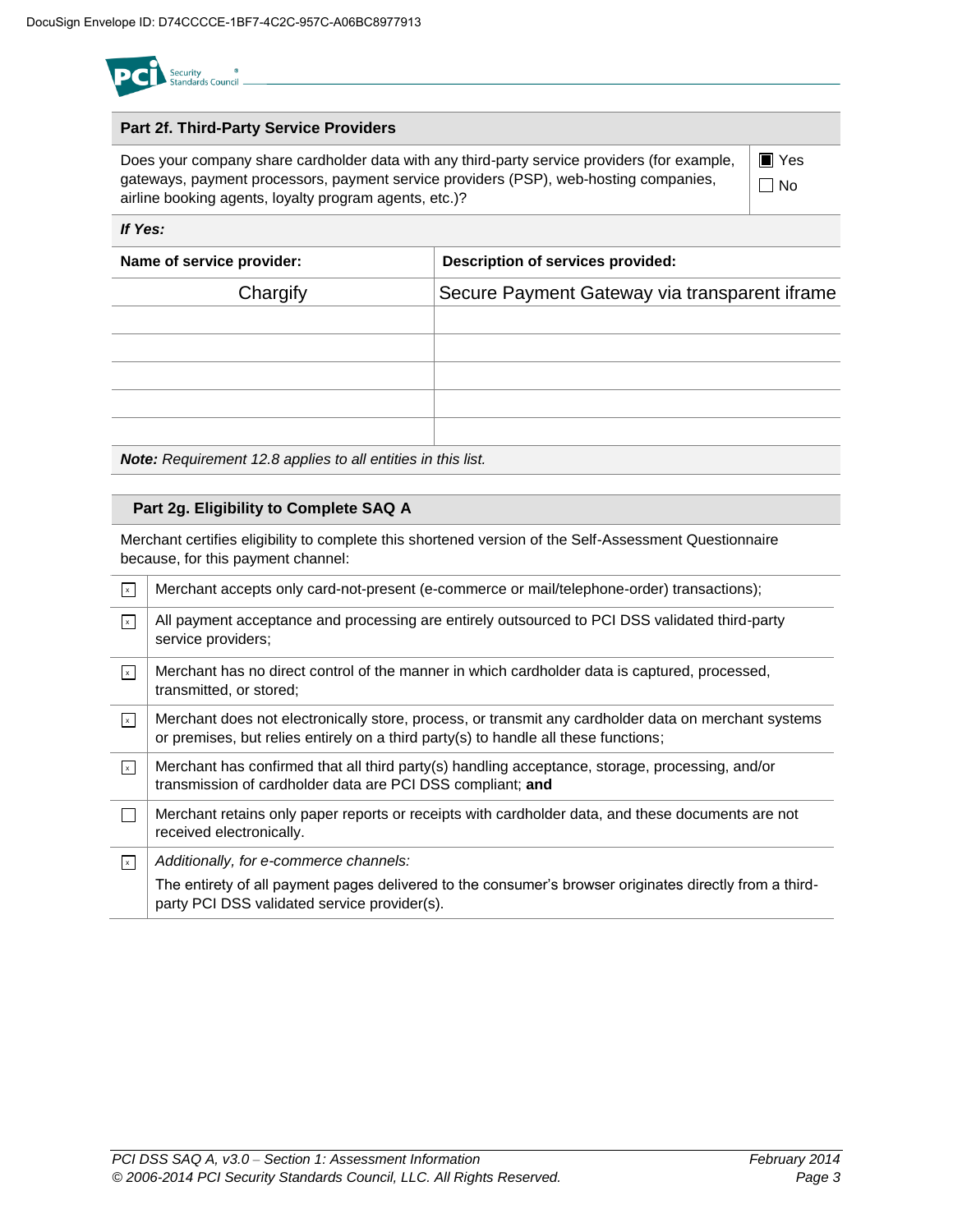

# **Section 2: Self-Assessment Questionnaire A**

*Note: The following questions are numbered according to PCI DSS requirements and testing procedures, as defined in the* PCI DSS Requirements and Security Assessment Procedures *document.* 

#### **Self-assessment completion date:**

| <b>PCI DSS Question</b>                                                                                                                                            |                                                                                                                        | <b>Expected Testing</b>                                                                              | <b>Response</b><br>(Check one response for each question) |                             |              |              |
|--------------------------------------------------------------------------------------------------------------------------------------------------------------------|------------------------------------------------------------------------------------------------------------------------|------------------------------------------------------------------------------------------------------|-----------------------------------------------------------|-----------------------------|--------------|--------------|
|                                                                                                                                                                    |                                                                                                                        |                                                                                                      | <b>Yes</b>                                                | Yes with<br><b>CCW</b>      | <b>No</b>    | N/A          |
| 9.5<br>Are all media physically secured (including but not<br>٠<br>limited to computers, removable electronic media,<br>paper receipts, paper reports, and faxes)? |                                                                                                                        | Review policies and procedures for<br>physically securing media<br>Interview personnel               |                                                           | $\mathbb{R}^n$              |              | $\mathsf{X}$ |
|                                                                                                                                                                    | For purposes of Requirement 9, "media" refers to all<br>paper and electronic media containing cardholder data.         |                                                                                                      |                                                           |                             |              |              |
| 9.6                                                                                                                                                                | (a) Is strict control maintained over the internal or<br>external distribution of any kind of media?                   | Review policies and procedures for<br>٠<br>distribution of media                                     | П                                                         |                             |              | $\mathbf{x}$ |
|                                                                                                                                                                    | (b) Do controls include the following:                                                                                 |                                                                                                      |                                                           |                             |              |              |
| 9.6.1                                                                                                                                                              | Is media classified so the sensitivity of the data can be<br>determined?                                               | Review policies and procedures for<br>٠<br>media classification<br>Interview security personnel<br>٠ | $\Box$                                                    | $\mathbb{R}^n$              | $\mathbf{L}$ | $\mathbf{x}$ |
| 9.6.2                                                                                                                                                              | Is media sent by secured courier or other delivery<br>method that can be accurately tracked?                           | Interview personnel<br>٠<br>Examine media distribution tracking logs<br>٠<br>and documentation       | П                                                         | $\Box$                      | $\Box$       | $\mathbf x$  |
| 9.6.3                                                                                                                                                              | Is management approval obtained prior to moving the<br>media (especially when media is distributed to<br>individuals)? | Interview personnel<br>٠<br>Examine media distribution tracking logs<br>٠<br>and documentation       | П                                                         |                             | $\Box$       | $\mathbf x$  |
| 9.7                                                                                                                                                                | Is strict control maintained over the storage and<br>accessibility of media?                                           | Review policies and procedures<br>٠                                                                  | $\Box$                                                    | $\mathcal{L}_{\mathcal{A}}$ | П            | $\mathbf{x}$ |

#### *Requirement 9: Restrict physical access to cardholder data*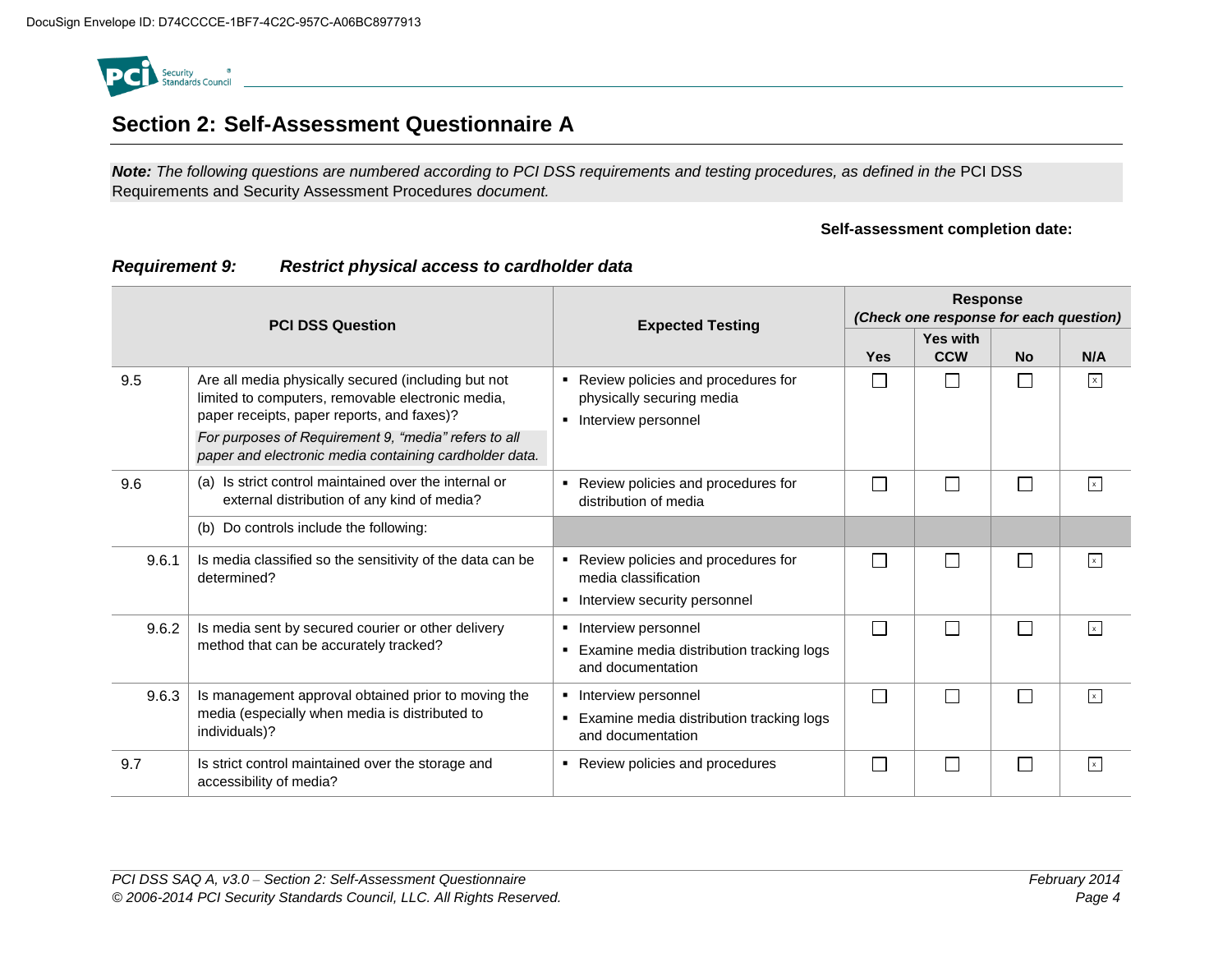

| <b>PCI DSS Question</b>                                                                                                                  |                                                                                                                                            | <b>Expected Testing</b>                                                                                  | <b>Response</b><br>(Check one response for each question) |                               |           |                           |
|------------------------------------------------------------------------------------------------------------------------------------------|--------------------------------------------------------------------------------------------------------------------------------------------|----------------------------------------------------------------------------------------------------------|-----------------------------------------------------------|-------------------------------|-----------|---------------------------|
|                                                                                                                                          |                                                                                                                                            |                                                                                                          | <b>Yes</b>                                                | <b>Yes with</b><br><b>CCW</b> | <b>No</b> | N/A                       |
| 9.8                                                                                                                                      | (a) Is all media destroyed when it is no longer needed<br>for business or legal reasons?                                                   | Review periodic media destruction<br>policies and procedures                                             |                                                           |                               |           | $\boldsymbol{\mathsf{x}}$ |
|                                                                                                                                          | Is media destruction performed as follows:<br>(c)                                                                                          |                                                                                                          |                                                           |                               |           |                           |
| Are hardcopy materials cross-cut shredded,<br>(a)<br>9.8.1<br>incinerated, or pulped so that cardholder data<br>cannot be reconstructed? |                                                                                                                                            | Review periodic media destruction<br>policies and procedures<br>Interview personnel<br>Observe processes |                                                           |                               |           | $\mathbf{x}$              |
|                                                                                                                                          | Are storage containers used for materials that<br>(b)<br>contain information to be destroyed secured to<br>prevent access to the contents? | Examine security of storage containers                                                                   |                                                           |                               |           | $\boldsymbol{\mathsf{x}}$ |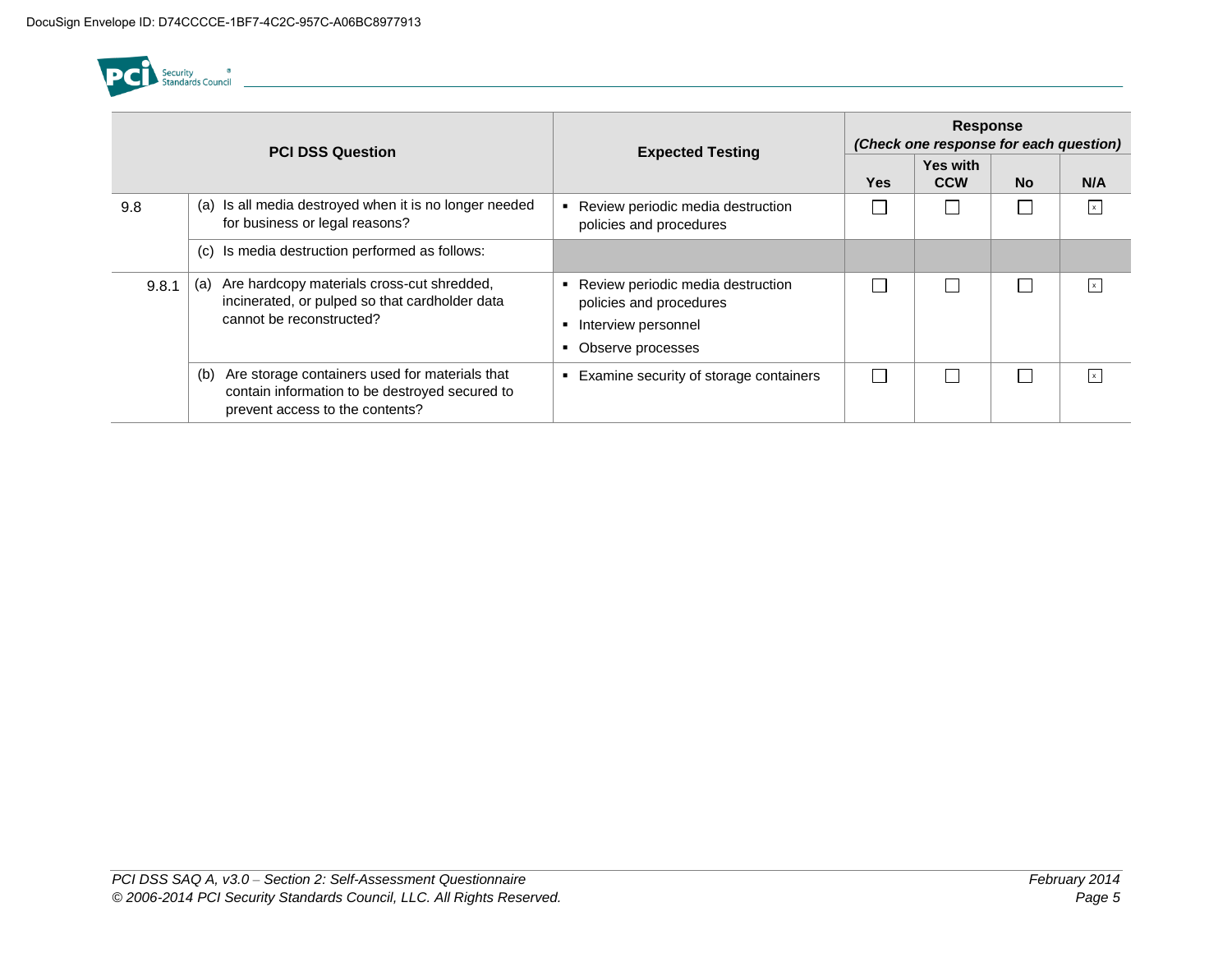

### **Maintain an Information Security Policy**

#### *Requirement 12: Maintain a policy that addresses information security for all personnel*

*Note: For the purposes of Requirement 12, "personnel" refers to full-time part-time employees, temporary employees and personnel, and contractors and consultants who are "resident" on the entity's site or otherwise have access to the company's site cardholder data environment.*

| <b>PCI DSS Question</b> |                                                                                                                                                                                                                                                                                                                                                                           | <b>Expected Testing</b>                                                                       | <b>Response</b><br>(Check one response for each question) |                        |           |     |
|-------------------------|---------------------------------------------------------------------------------------------------------------------------------------------------------------------------------------------------------------------------------------------------------------------------------------------------------------------------------------------------------------------------|-----------------------------------------------------------------------------------------------|-----------------------------------------------------------|------------------------|-----------|-----|
|                         |                                                                                                                                                                                                                                                                                                                                                                           |                                                                                               | Yes                                                       | Yes with<br><b>CCW</b> | <b>No</b> | N/A |
| 12.8                    | Are policies and procedures maintained and<br>implemented to manage service providers with whom<br>cardholder data is shared, or that could affect the<br>security of cardholder data, as follows:                                                                                                                                                                        |                                                                                               |                                                           |                        |           |     |
| 12.8.1                  | Is a list of service providers maintained?                                                                                                                                                                                                                                                                                                                                | • Review policies and procedures<br>• Observe processes<br>■ Review list of service providers | $\sqrt{x}$                                                | $\Box$                 |           |     |
| 12.8.2                  | Is a written agreement maintained that includes an<br>acknowledgement that the service providers are<br>responsible for the security of cardholder data the<br>service providers possess or otherwise store, process,<br>or transmit on behalf of the customer, or to the extent<br>that they could impact the security of the customer's<br>cardholder data environment? | • Observe written agreements<br>Review policies and procedures                                |                                                           | $\Box$                 | Г         |     |
|                         | Note: The exact wording of an acknowledgement will<br>depend on the agreement between the two parties, the<br>details of the service being provided, and the<br>responsibilities assigned to each party. The<br>acknowledgement does not have to include the exact<br>wording provided in this requirement.                                                               |                                                                                               |                                                           |                        |           |     |
| 12.8.3                  | Is there an established process for engaging service<br>providers, including proper due diligence prior to<br>engagement?                                                                                                                                                                                                                                                 | • Observe processes<br>• Review policies and procedures and<br>supporting documentation       | $\mathbf{x}$                                              | $\Box$                 |           |     |
| 12.8.4                  | Is a program maintained to monitor service providers'<br>PCI DSS compliance status at least annually?                                                                                                                                                                                                                                                                     | • Observe processes<br>• Review policies and procedures and<br>supporting documentation       | $\sqrt{x}$                                                | $\Box$                 | Г         |     |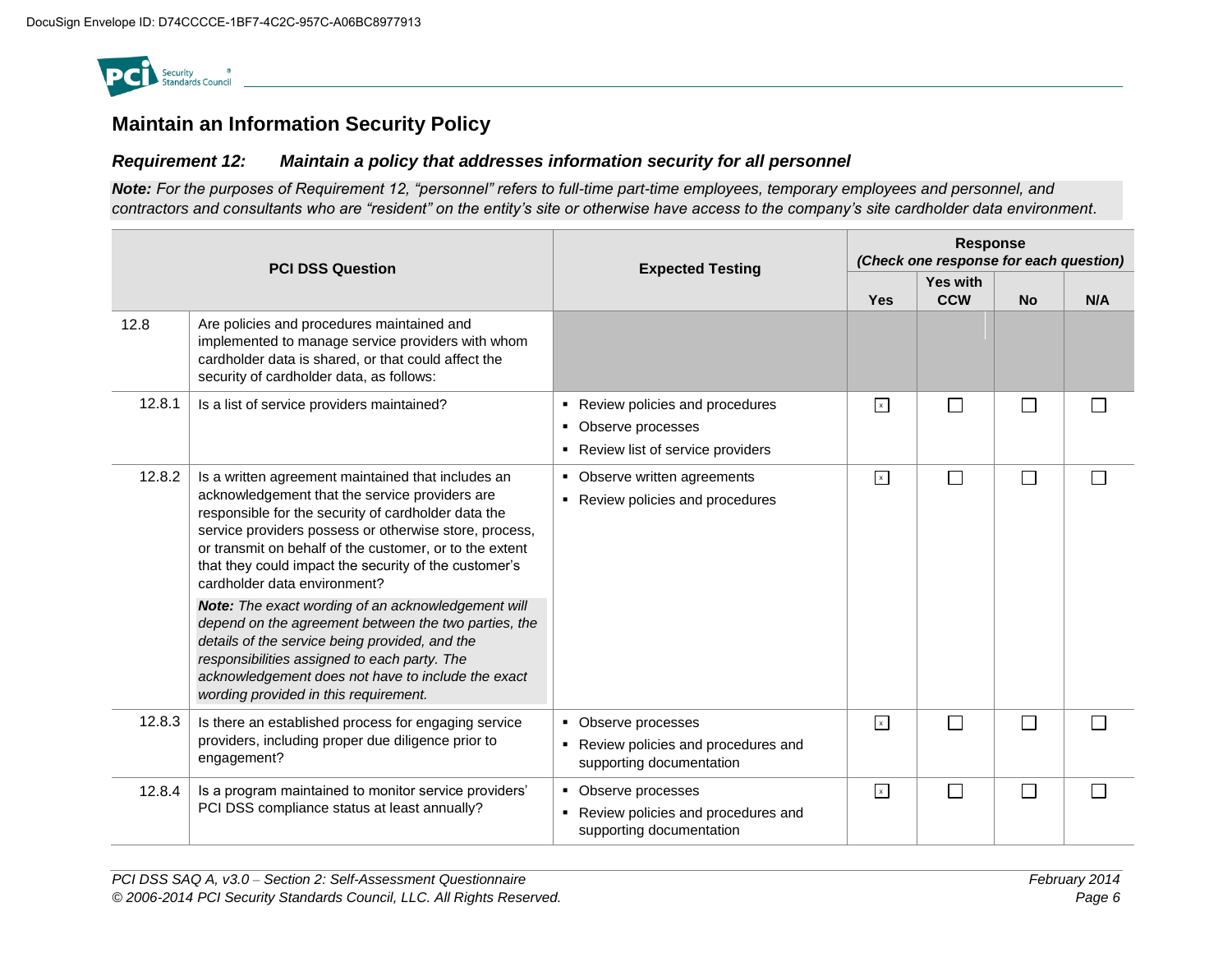

| <b>PCI DSS Question</b> |                                                                                                                                             | <b>Expected Testing</b>                                                             | <b>Response</b><br>(Check one response for each question) |                               |           |     |
|-------------------------|---------------------------------------------------------------------------------------------------------------------------------------------|-------------------------------------------------------------------------------------|-----------------------------------------------------------|-------------------------------|-----------|-----|
|                         |                                                                                                                                             |                                                                                     | Yes                                                       | <b>Yes with</b><br><b>CCW</b> | <b>No</b> | N/A |
| 12.8.5                  | Is information maintained about which PCI DSS<br>requirements are managed by each service provider,<br>and which are managed by the entity? | Observe processes<br>Review policies and procedures and<br>supporting documentation | $\mathsf{x}$                                              |                               |           |     |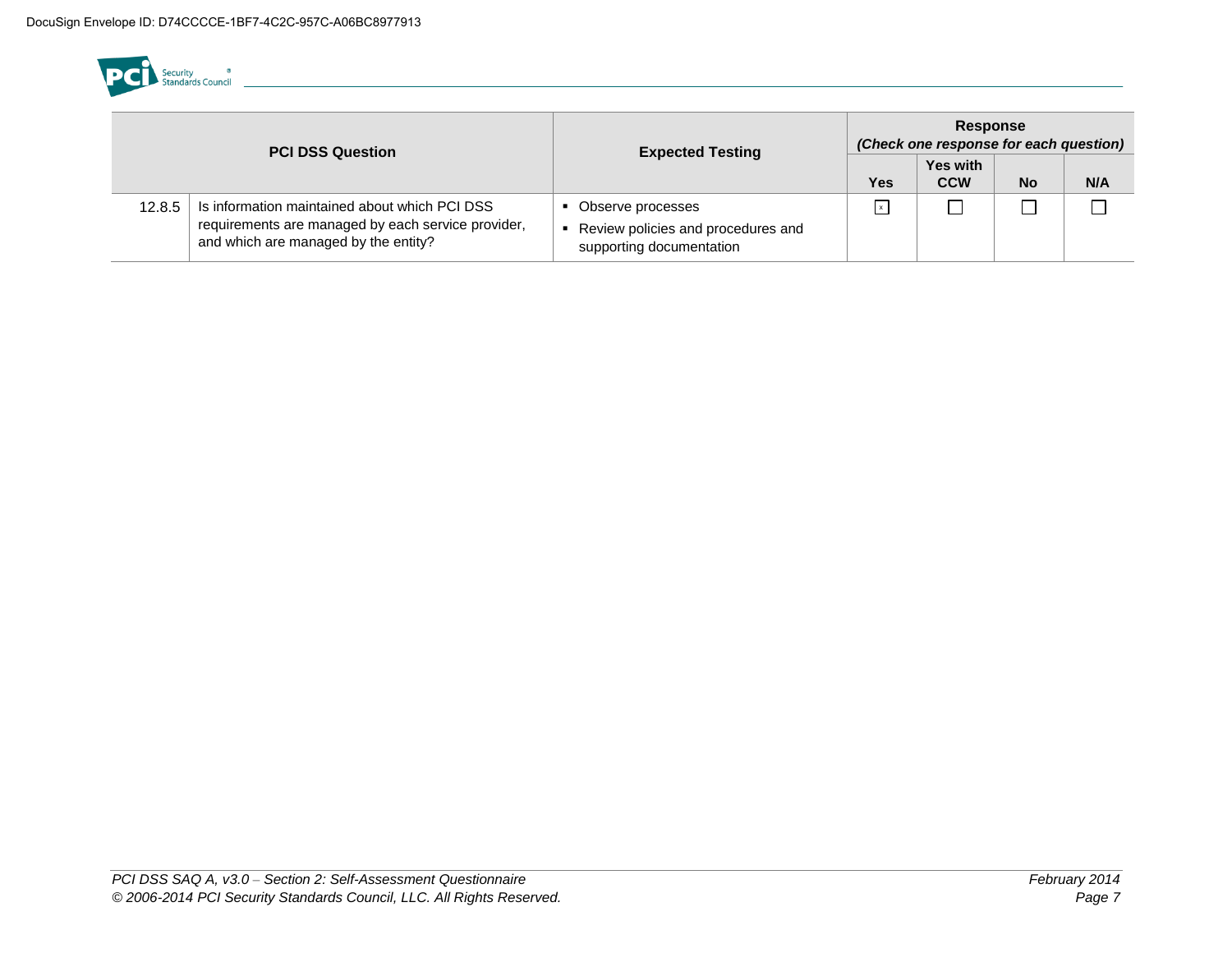

## **Appendix A: Additional PCI DSS Requirements for Shared Hosting Providers**

This appendix is not used for merchant assessments.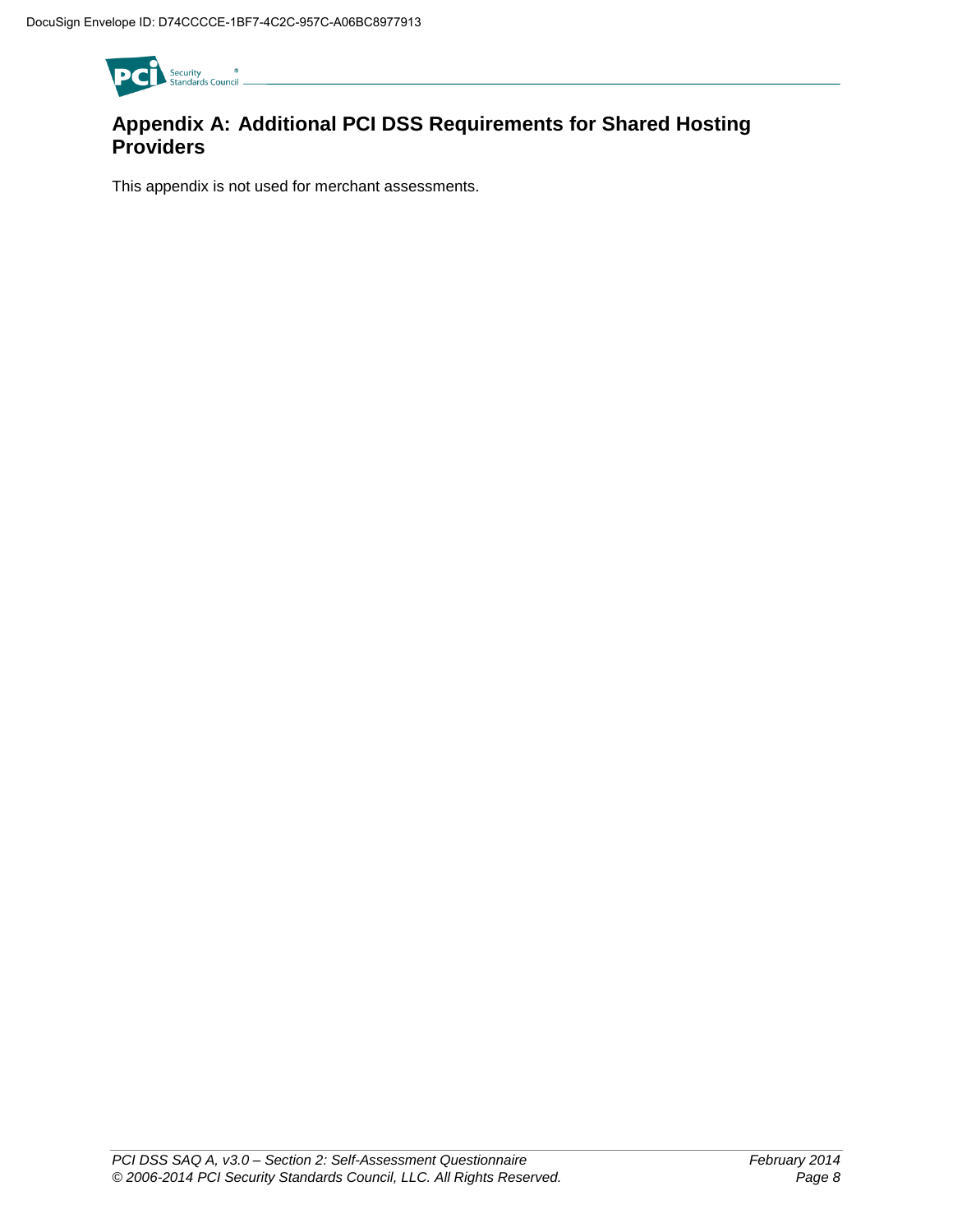

### **Appendix B: Compensating Controls Worksheet**

*Use this worksheet to define compensating controls for any requirement where "YES with CCW" was checked.* 

*Note: Only companies that have undertaken a risk analysis and have legitimate technological or documented business constraints can consider the use of compensating controls to achieve compliance.* 

*Refer to Appendices B, C, and D of PCI DSS for information about compensating controls and guidance on how to complete this worksheet.* 

#### **Requirement Number and Definition:**

|    |                                                  | <b>Information Required</b>                                                                                                                   | <b>Explanation</b> |
|----|--------------------------------------------------|-----------------------------------------------------------------------------------------------------------------------------------------------|--------------------|
| 1. | <b>Constraints</b>                               | List constraints precluding compliance<br>with the original requirement.                                                                      |                    |
| 2. | Objective                                        | Define the objective of the original<br>control; identify the objective met by the<br>compensating control.                                   |                    |
| 3. | <b>Identified Risk</b>                           | Identify any additional risk posed by the<br>lack of the original control.                                                                    |                    |
| 4. | Definition of<br>Compensating<br><b>Controls</b> | Define the compensating controls and<br>explain how they address the objectives<br>of the original control and the increased<br>risk, if any. |                    |
| 5. | Validation of<br>Compensating<br><b>Controls</b> | Define how the compensating controls<br>were validated and tested.                                                                            |                    |
| 6. | <b>Maintenance</b>                               | Define process and controls in place to<br>maintain compensating controls.                                                                    |                    |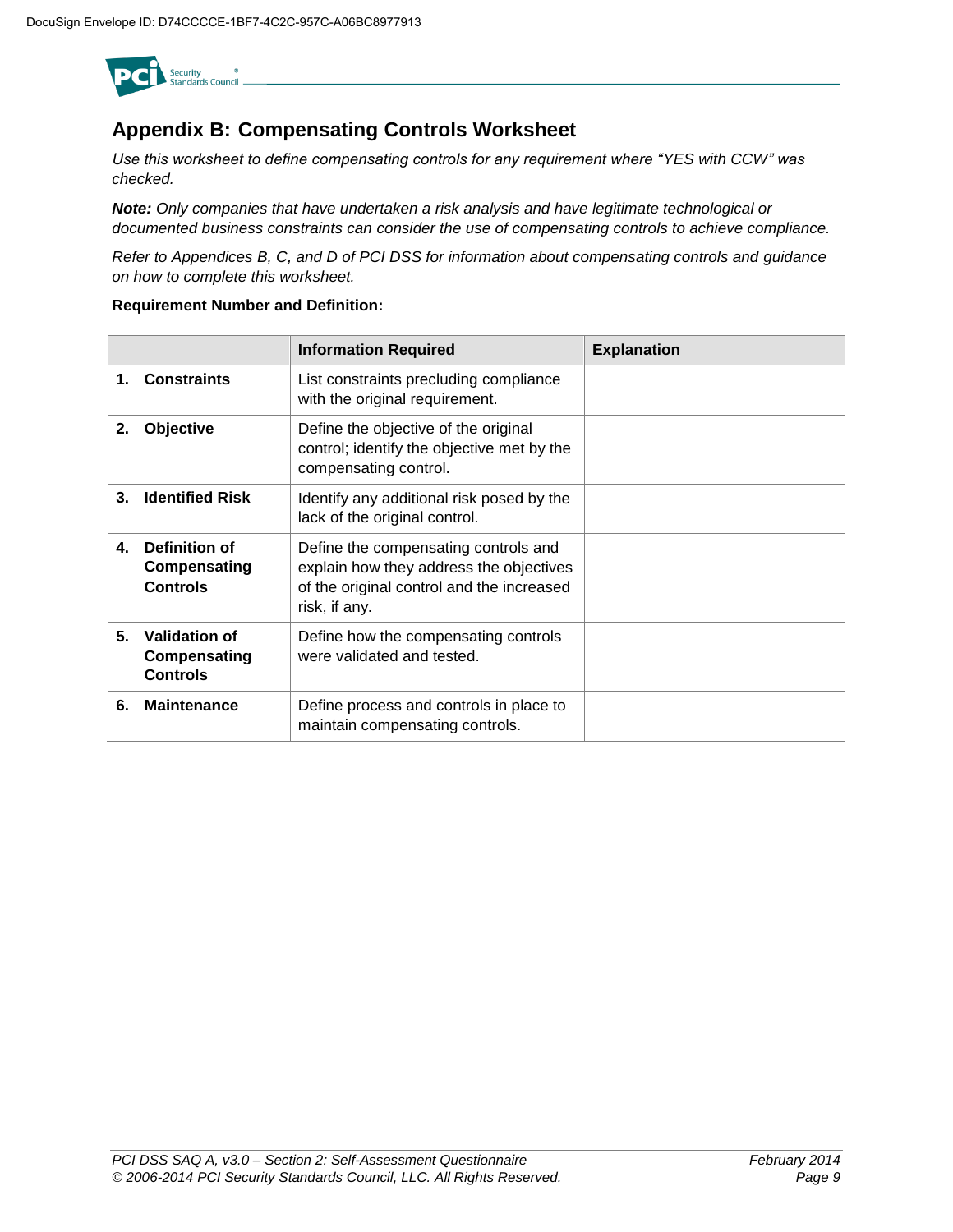

# **Appendix C: Explanation of Non-Applicability**

*If the "N/A" (Not Applicable) column was checked in the questionnaire, use this worksheet to explain why the related requirement is not applicable to your organization.*

| Requirement | <b>Reason Requirement is Not Applicable</b>                         |
|-------------|---------------------------------------------------------------------|
| 3.4         | Cardholder data is never stored electronically                      |
| 9.5-9.8.1   | Cardholder data is never stored electronically or on physical media |
|             |                                                                     |
|             |                                                                     |
|             |                                                                     |
|             |                                                                     |
|             |                                                                     |
|             |                                                                     |
|             |                                                                     |
|             |                                                                     |
|             |                                                                     |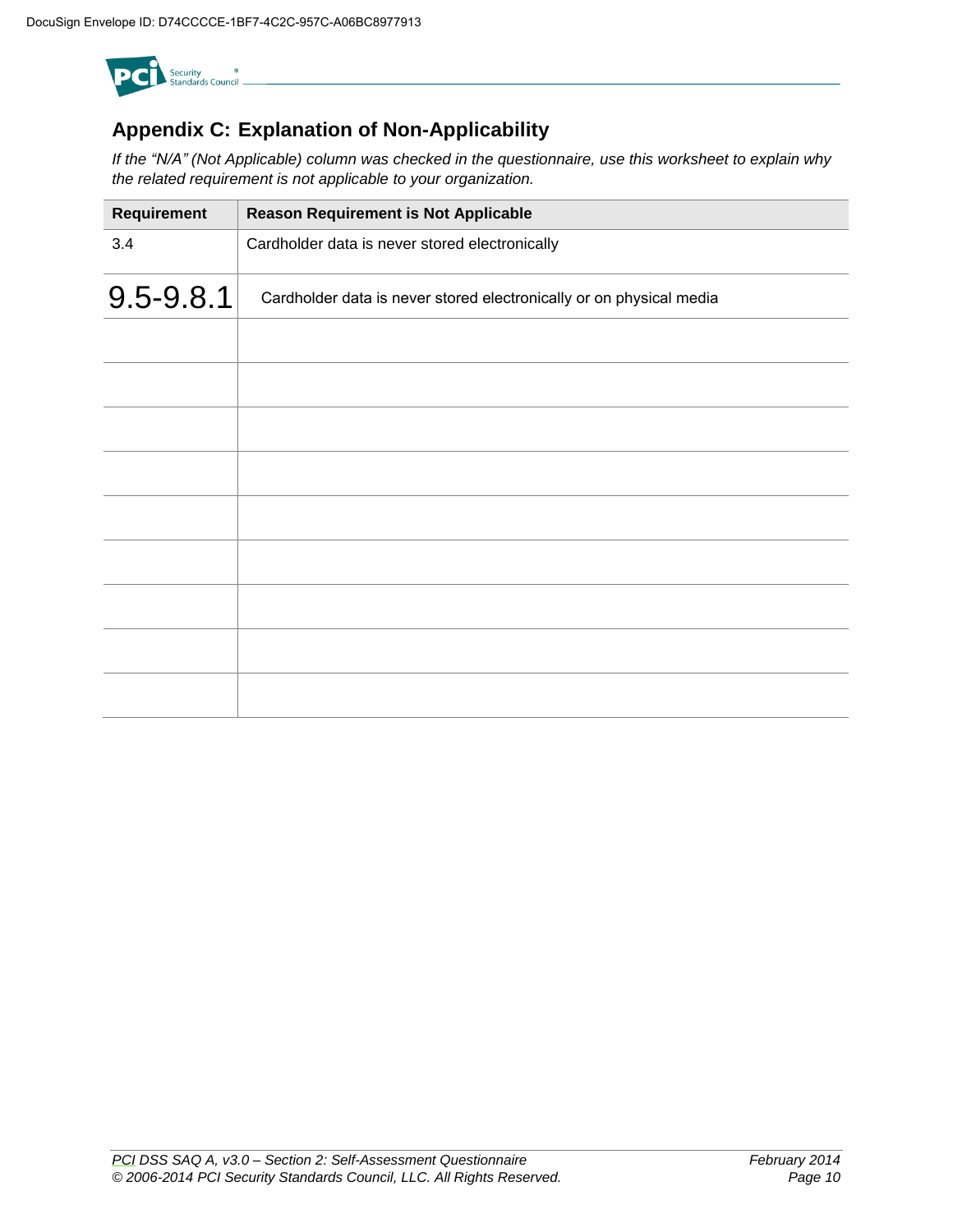

# **Section 3: Validation and Attestation Details**

#### **Part 3. PCI DSS Validation**

Based on the results noted in the SAQ A dated *(completion date)*, the signatories identified in Parts 3b-3d, as applicable, assert(s) the following compliance status for the entity identified in Part 2 of this document as of *(date)*: (*check one):*

| $\mathbf{x}$                                                                                  | compliance with the PCI DSS.                                                                                                                                                                                                                                        | <b>Compliant:</b> All sections of the PCI DSS SAQ are complete, all questions answered affirmatively,<br>resulting in an overall COMPLIANT rating; thereby (Merchant Company Name) has demonstrated full    |  |  |  |  |  |
|-----------------------------------------------------------------------------------------------|---------------------------------------------------------------------------------------------------------------------------------------------------------------------------------------------------------------------------------------------------------------------|-------------------------------------------------------------------------------------------------------------------------------------------------------------------------------------------------------------|--|--|--|--|--|
|                                                                                               | Non-Compliant: Not all sections of the PCI DSS SAQ are complete, or not all questions are answered<br>affirmatively, resulting in an overall <b>NON-COMPLIANT</b> rating, thereby (Merchant Company Name) has<br>not demonstrated full compliance with the PCI DSS. |                                                                                                                                                                                                             |  |  |  |  |  |
|                                                                                               | <b>Target Date for Compliance:</b>                                                                                                                                                                                                                                  |                                                                                                                                                                                                             |  |  |  |  |  |
|                                                                                               | Part 4.                                                                                                                                                                                                                                                             | An entity submitting this form with a status of Non-Compliant may be required to complete the Action<br>Plan in Part 4 of this document. Check with your acquirer or the payment brand(s) before completing |  |  |  |  |  |
|                                                                                               | <b>Compliant but with Legal exception:</b> One or more requirements are marked "No" due to a legal<br>restriction that prevents the requirement from being met. This option requires additional review from<br>acquirer or payment brand.                           |                                                                                                                                                                                                             |  |  |  |  |  |
|                                                                                               | If checked, complete the following:                                                                                                                                                                                                                                 |                                                                                                                                                                                                             |  |  |  |  |  |
| Details of how legal constraint prevents requirement being met<br><b>Affected Requirement</b> |                                                                                                                                                                                                                                                                     |                                                                                                                                                                                                             |  |  |  |  |  |
|                                                                                               |                                                                                                                                                                                                                                                                     |                                                                                                                                                                                                             |  |  |  |  |  |

#### **Part 3a. Acknowledgement of Status**

#### **Signatory(s) confirms:**

#### *(Check all that apply)*

| $\vert x \vert$   | PCI DSS Self-Assessment Questionnaire A, Version (version of SAQ), was completed according to the<br>instructions therein.                          |
|-------------------|-----------------------------------------------------------------------------------------------------------------------------------------------------|
| $\,$ $\,$         | All information within the above-referenced SAQ and in this attestation fairly represents the results of<br>my assessment in all material respects. |
| $\vert x \vert$   | I have confirmed with my payment application vendor that my payment system does not store sensitive<br>authentication data after authorization.     |
| $\mathbf{x}$      | I have read the PCI DSS and I recognize that I must maintain PCI DSS compliance, as applicable to<br>my environment, at all times.                  |
| $\lceil x \rceil$ | If my environment changes, I recognize I must reassess my environment and implement any additional<br>PCI DSS requirements that apply.              |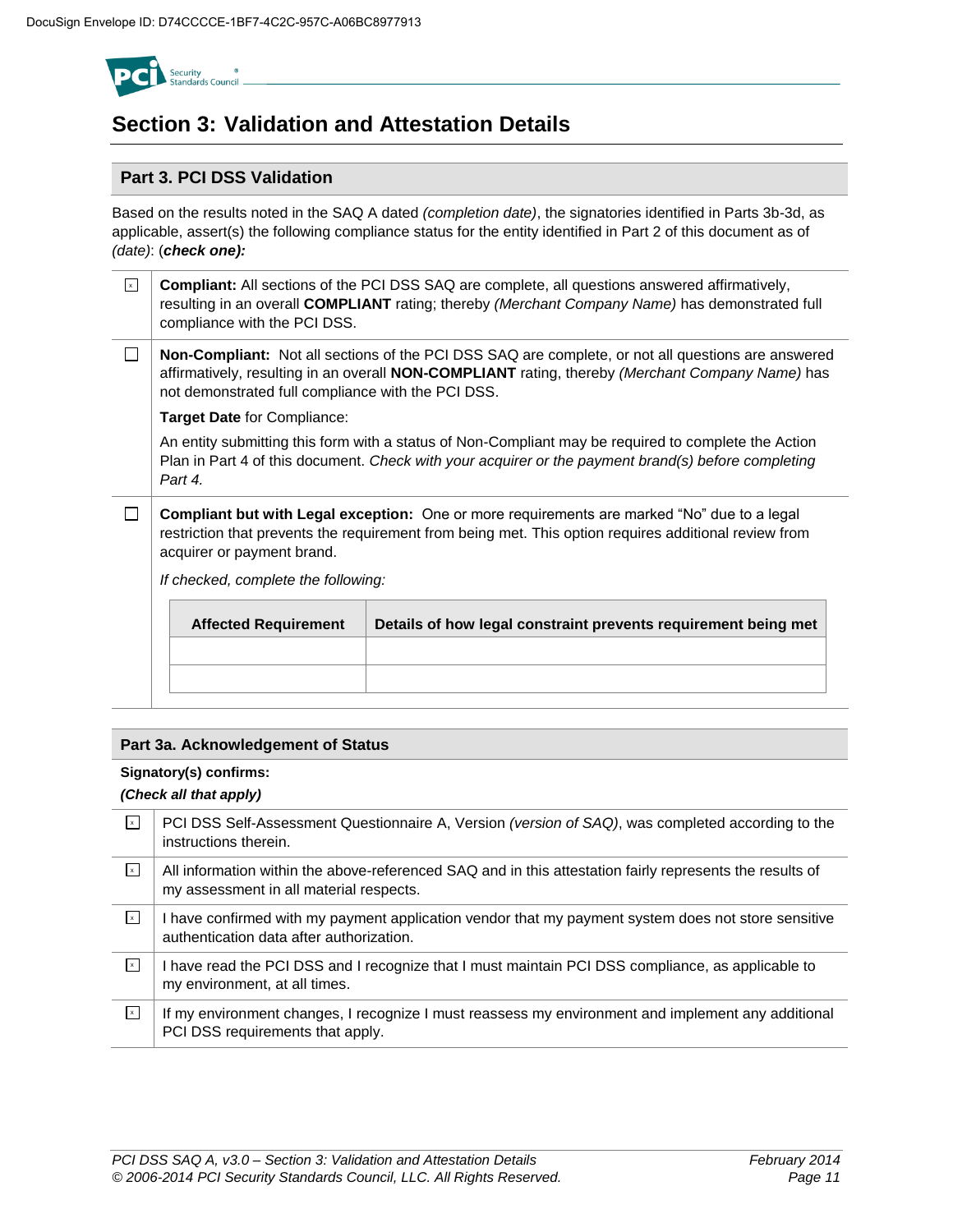|                 | Part 3a. Acknowledgement of Status (continued)                                                                                                                                                                          |
|-----------------|-------------------------------------------------------------------------------------------------------------------------------------------------------------------------------------------------------------------------|
| $\vert x \vert$ | No evidence of full track data <sup>1</sup> , CAV2, CVC2, CID, or CVV2 data <sup>2</sup> , or PIN data <sup>3</sup> storage after<br>transaction authorization was found on ANY system reviewed during this assessment. |
| l× l            | Coalfire<br>ASV scans are being completed by the PCI SSC Approved Scanning Vendor (ASV Name)                                                                                                                            |
|                 | <b>Part 3b. Merchant Attestation</b>                                                                                                                                                                                    |

|                                                    | $-CCC4B8779CF14AD$ |        |       |  |  |
|----------------------------------------------------|--------------------|--------|-------|--|--|
| Merchant Executive Officer Name: Heather Shoemaker |                    | Title: | - CEO |  |  |
|                                                    |                    |        |       |  |  |
| Part 3c. QSA Acknowledgement (if applicable)       |                    |        |       |  |  |
|                                                    |                    |        |       |  |  |

| If a QSA was involved or assisted with this |  |
|---------------------------------------------|--|
| assessment, describe the role performed:    |  |

| Signature of QSA $\gamma$ | Date:        |  |
|---------------------------|--------------|--|
| QSA Name:                 | QSA Company: |  |

| Part 3d. ISA Acknowledgement (if applicable)                                            |  |  |  |
|-----------------------------------------------------------------------------------------|--|--|--|
| If a ISA was involved or assisted with this<br>assessment, describe the role performed: |  |  |  |

| Signature of ISA $\gamma$ | Date:  |
|---------------------------|--------|
| ISA Name:                 | Title: |

 $1$  Data encoded in the magnetic stripe or equivalent data on a chip used for authorization during a card-present transaction. Entities may not retain full track data after transaction authorization. The only elements of track data that may be retained are primary account number (PAN), expiration date, and cardholder name.

 $2$  The three- or four-digit value printed by the signature panel or on the face of a payment card used to verify card-not-present transactions.

<sup>&</sup>lt;sup>3</sup> Personal identification number entered by cardholder during a card-present transaction, and/or encrypted PIN block present within the transaction message.